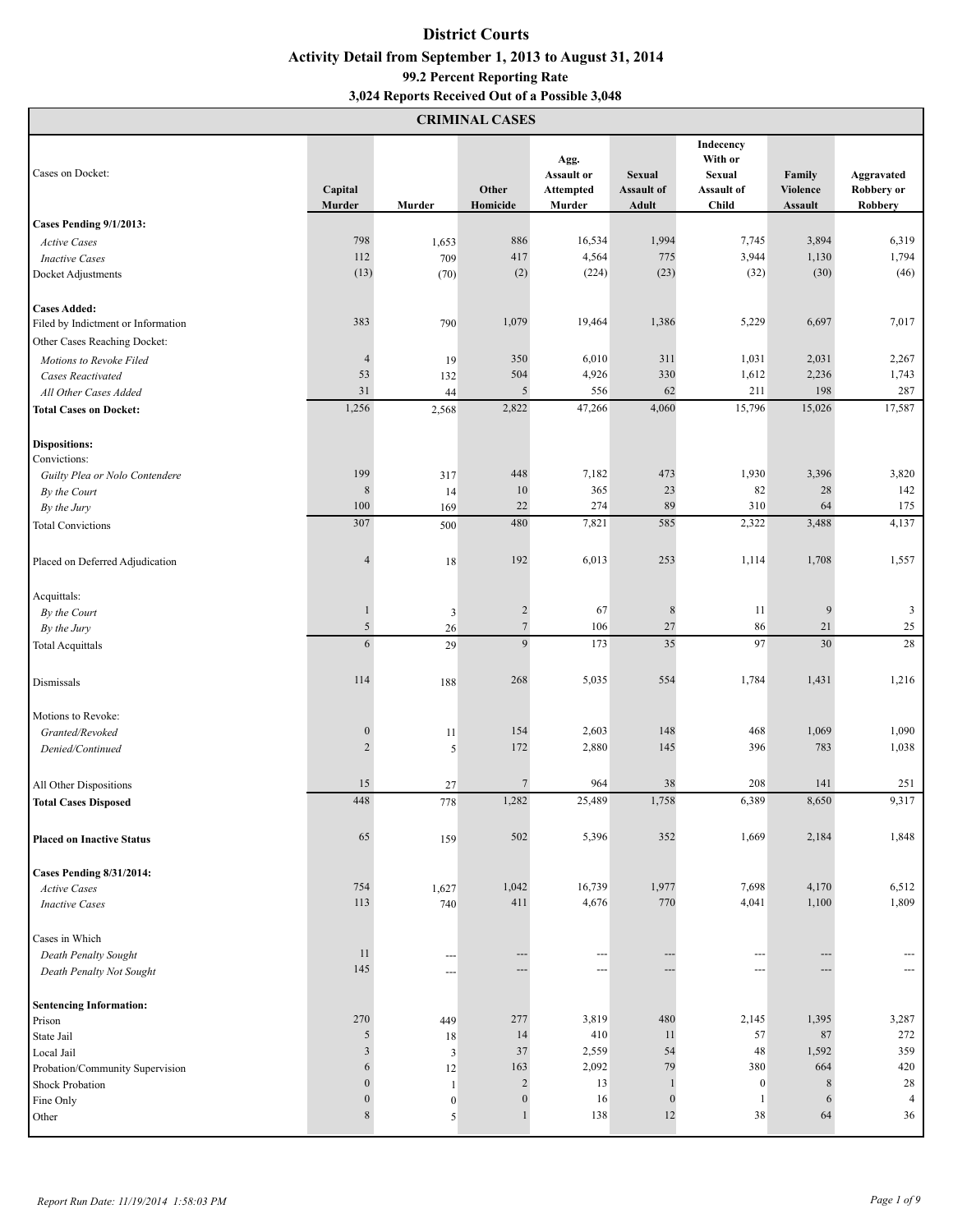|                                                                        | <b>CRIMINAL CASES</b> |                                   |                                  |                      |                             |                |                                   |                              |                                              |                       |                    |  |  |  |
|------------------------------------------------------------------------|-----------------------|-----------------------------------|----------------------------------|----------------------|-----------------------------|----------------|-----------------------------------|------------------------------|----------------------------------------------|-----------------------|--------------------|--|--|--|
| Cases on Docket:                                                       |                       | <b>Burglary</b>                   | <b>Theft</b>                     | Auto<br><b>Theft</b> | Drug Sale or<br>Manufacture |                | Drug<br>Possession                | Felony<br><b>DWI</b>         | Other<br>Felony                              | All Misde-<br>meanors | <b>Total Cases</b> |  |  |  |
| Cases Pending 9/1/2013:                                                |                       |                                   |                                  |                      |                             |                |                                   |                              |                                              |                       |                    |  |  |  |
| <b>Active Cases</b>                                                    |                       | 13,050                            | 17,701                           | 4,337                | 12,209                      |                | 28,282                            | 11,284                       | 39,966                                       | 3,729                 | 170,381            |  |  |  |
| <b>Inactive Cases</b>                                                  |                       | 4,186                             | 9,282                            | 1,312                |                             | 3,438          | 10,790                            | 3,753                        | 15,033                                       | 225                   | 61,464             |  |  |  |
| Docket Adjustments                                                     |                       | 21                                | (19)                             | (157)                |                             | (186)          | (367)                             | (52)                         | (533)                                        | 776                   | (957)              |  |  |  |
| <b>Cases Added:</b>                                                    |                       |                                   |                                  |                      |                             |                |                                   |                              |                                              |                       |                    |  |  |  |
| Filed by Indictment or Information                                     |                       | 14,668                            | 25,179                           | 4,766                | 10,296                      |                | 49,450                            | 11,356                       | 43,721                                       | 2,066                 | 203,547            |  |  |  |
| Other Cases Reaching Docket:                                           |                       |                                   |                                  |                      |                             |                |                                   |                              |                                              |                       |                    |  |  |  |
| Motions to Revoke Filed                                                |                       | 7,238                             | 6,738                            | 1,318                |                             | 2,485          | 15,163                            | 4,106                        | 11,566                                       | 701                   | 61,338             |  |  |  |
| <b>Cases Reactivated</b>                                               |                       | 5,627                             | 8,770                            | 1,235                |                             | 3,563          | 12,392                            | 3,480                        | 13,860                                       | 331                   | 60,794             |  |  |  |
| All Other Cases Added                                                  |                       | 478                               | 458                              | 82                   |                             | 192            | 1,277                             | 284                          | 1,223                                        | 128                   | 5,516              |  |  |  |
| <b>Total Cases on Docket:</b>                                          |                       | 41,082                            | 58,827                           | 11,581               | 28,559                      |                | 106,197                           | 30,458                       | 109,803                                      | 7,731                 | 500,619            |  |  |  |
| <b>Dispositions:</b><br>Convictions:<br>Guilty Plea or Nolo Contendere |                       | 8,076                             | 14,884                           | 2,654                |                             | 5,096          | 23,430                            | 9,719                        | 21,117                                       | 1,123                 | 103,864            |  |  |  |
| By the Court                                                           |                       | 355                               | 400                              | 53                   |                             | 312            | 553                               | 350                          | 931                                          | 37                    | 3,663              |  |  |  |
| By the Jury                                                            |                       | 107                               | 67                               | 8                    |                             | 89             | 197                               | 88                           | 331                                          | 8                     | 2,098              |  |  |  |
| <b>Total Convictions</b>                                               |                       | 8,538                             | 15,351                           | 2,715                |                             | 5,497          | 24,180                            | 10,157                       | 22,379                                       | 1,168                 | 109,625            |  |  |  |
| Placed on Deferred Adjudication                                        |                       | 4,174                             | 5,766                            | 887                  |                             | 2,008          | 14,059                            | 267                          | 9,928                                        | 253                   | 48,201             |  |  |  |
| Acquittals:                                                            |                       |                                   |                                  |                      |                             |                |                                   |                              |                                              |                       |                    |  |  |  |
| By the Court                                                           |                       | 12                                | 13                               | 1                    |                             | $\overline{7}$ | 35                                | 10                           | 58                                           | $\overline{2}$        | 242                |  |  |  |
| By the Jury                                                            |                       | 19                                | 15                               | 3                    |                             | 11             | 45                                | 9                            | 82                                           | $\mathfrak{Z}$        | 490                |  |  |  |
| <b>Total Acquittals</b>                                                |                       | 31                                | 28                               | $\overline{4}$       |                             | 18             | 80                                | 19                           | 140                                          | 5                     | 732                |  |  |  |
| Dismissals                                                             |                       | 2,556                             | 4,116                            | 1,071                |                             | 1,927          | 7,545                             | 1,153                        | 11,178                                       | 651                   | 40,787             |  |  |  |
| Motions to Revoke:                                                     |                       |                                   |                                  |                      |                             |                |                                   |                              |                                              |                       |                    |  |  |  |
| Granted/Revoked                                                        |                       | 3,749                             | 3,586                            | 776                  |                             | 1,132          | 7,896                             | 1,788                        | 5,681                                        | 387                   | 30,538             |  |  |  |
| Denied/Continued                                                       |                       | 2,853                             | 2,534                            | 361                  | 1,031                       |                | 5,843                             | 1,884                        | 4,470                                        | 153                   | 24,550             |  |  |  |
| All Other Dispositions                                                 |                       | 589                               | 660                              | 136                  |                             | 236            | 1,431                             | 295                          | 1,584                                        | 934                   | 7,516              |  |  |  |
| <b>Total Cases Disposed</b>                                            |                       | 22,490                            | 32,041                           | 5,950                | 11,849                      |                | 61,034                            | 15,563                       | 55,360                                       | 3,551                 | 261,949            |  |  |  |
| <b>Placed on Inactive Status</b>                                       |                       | 5,792                             | 9,107                            | 1,337                |                             | 3,839          | 14,108                            | 3,703                        | 14,760                                       | 373                   | 65,194             |  |  |  |
| <b>Cases Pending 8/31/2014:</b>                                        |                       |                                   |                                  |                      |                             |                |                                   |                              |                                              |                       |                    |  |  |  |
| <b>Active Cases</b>                                                    |                       | 12,920                            | 18,121                           | 4,371                | 13,037                      |                | 32,057                            | 11,333                       | 40,367                                       | 3,843                 | 176,568            |  |  |  |
| <b>Inactive Cases</b>                                                  |                       | 4,231                             | 9,377                            | 1,337                |                             | 3,548          | 11,504                            | 3,835                        | 15,249                                       | 231                   | 62,972             |  |  |  |
| Cases in Which                                                         |                       |                                   |                                  |                      |                             |                |                                   |                              |                                              |                       |                    |  |  |  |
|                                                                        |                       |                                   | ---                              |                      |                             |                |                                   |                              |                                              |                       |                    |  |  |  |
| Death Penalty Sought<br>Death Penalty Not Sought                       |                       |                                   | ---                              | ---                  |                             | ---            |                                   | ---                          | ---                                          |                       |                    |  |  |  |
|                                                                        |                       |                                   |                                  |                      |                             |                |                                   |                              |                                              |                       |                    |  |  |  |
| <b>Sentencing Information:</b>                                         |                       |                                   |                                  |                      |                             |                |                                   |                              |                                              |                       |                    |  |  |  |
| Prison                                                                 |                       | 4,280                             | 1,735                            | 314                  |                             | 3,210          | 5,696                             | 3,895                        | 9,303                                        | 24                    | 40,579             |  |  |  |
| State Jail                                                             |                       | 2,195                             | 8,307                            | 1,681                |                             | 1,300          | 8,527                             | 671                          | 5,461                                        | 9                     | 29,025             |  |  |  |
| Local Jail                                                             |                       | 1,203                             | 3,645                            | 545                  |                             | 454            | 6,776                             | 578                          | 4,360                                        | 928                   | 23,144             |  |  |  |
| Probation/Community Supervision                                        |                       | 2,029                             | 2,743                            | 469                  |                             | 1,117          | 5,556                             | 4,772                        | 5,310                                        | 181                   | 25,993             |  |  |  |
| Shock Probation                                                        |                       | 19                                | 12                               | 6                    |                             | 5<br>1         | 21                                | 10                           | 67                                           | $\bf{0}$              | 193<br>397         |  |  |  |
| Fine Only                                                              |                       | 108                               | 30<br>142                        | $\overline{c}$<br>26 |                             | 81             | 146<br>344                        | 5<br>34                      | 119<br>279                                   | 60<br>9               | 1,325              |  |  |  |
| Other                                                                  |                       |                                   |                                  |                      |                             |                |                                   |                              |                                              |                       |                    |  |  |  |
|                                                                        | 90 Days<br>or Less    | 91 to                             | 181 to                           | Over 365             | <b>Total</b>                |                | <b>Additional Court Activity:</b> |                              |                                              |                       | <b>Total</b>       |  |  |  |
| <b>Age of Cases Disposed:</b>                                          | 180 Days              | 365 Days                          | Days                             | <b>Cases</b>         |                             |                |                                   | Cases in Which Jury Selected |                                              | 2,818                 |                    |  |  |  |
| Number of Cases                                                        | 116,340               | 51,933                            | 46,298                           | 47,378               | 261,949                     |                |                                   |                              | Cases in Which Mistrial Declared             |                       | 144                |  |  |  |
|                                                                        |                       |                                   |                                  |                      |                             |                |                                   |                              | Motions to Suppress Granted or Denied        |                       | 1,824              |  |  |  |
| <b>Information on Trafficking of Persons:</b>                          |                       |                                   |                                  |                      | <b>Total Filed</b>          |                |                                   |                              | Competency Hearings Held                     |                       | 19,928             |  |  |  |
|                                                                        |                       |                                   | Cases for Trafficking of Persons |                      | 67                          |                |                                   |                              | Cases Set for Review                         |                       | 18,231             |  |  |  |
|                                                                        |                       |                                   | <b>Cases for Prostitution</b>    |                      | 1,201                       |                |                                   |                              | Cases in Which Attorney Appointed as Counsel |                       | 172,070            |  |  |  |
|                                                                        |                       | Cases for Compelling Prostitution |                                  |                      | 128                         |                |                                   |                              | Cases with Retained Counsel                  |                       | 75,737             |  |  |  |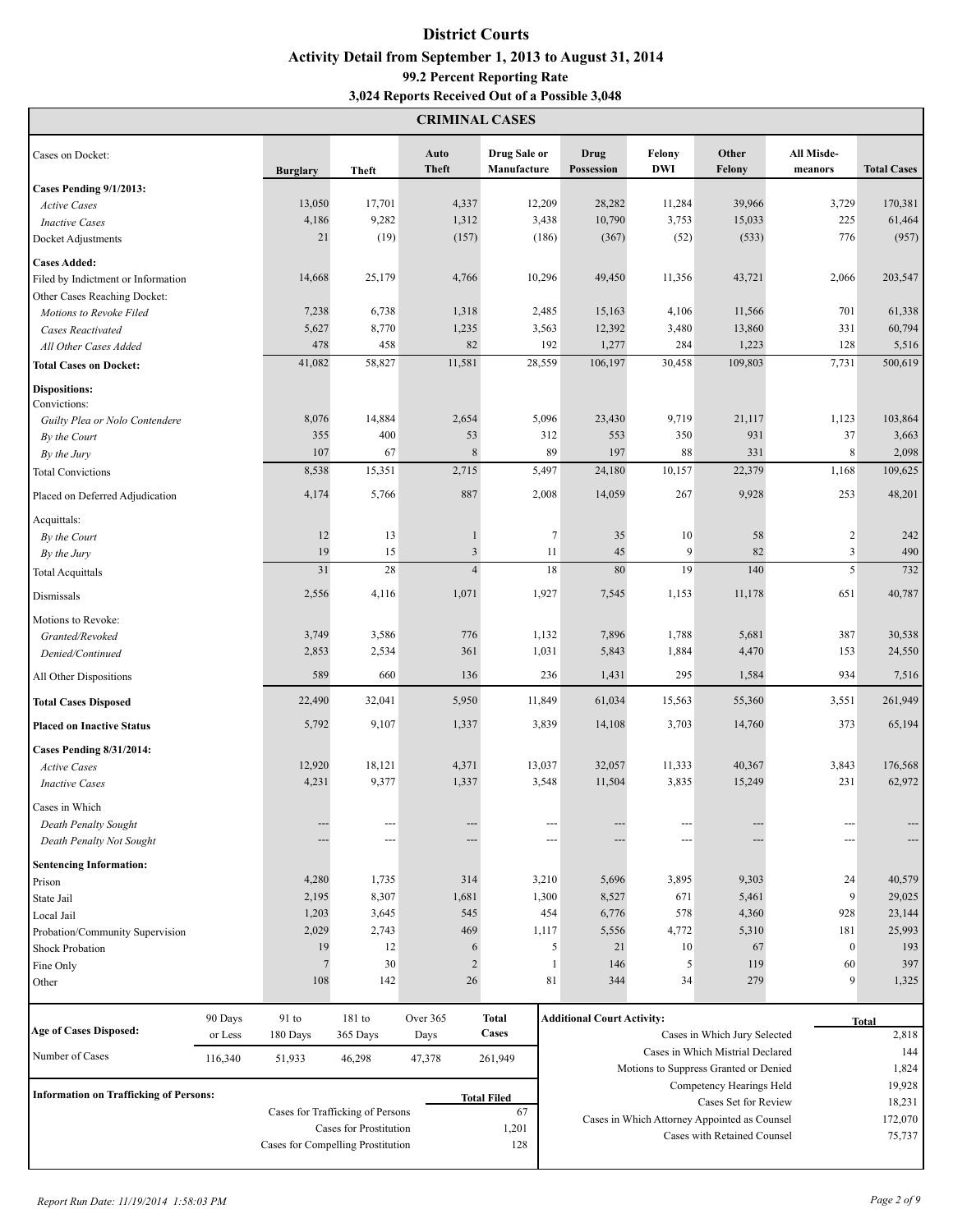|                                                                                                                                                                                                                                                                                                                                                           | <b>CIVIL CASES</b>                                                                                 |                                                                                     |                                                                                               |                                                                                                  |                                                                                      |                                                                                            |                                                                                                                        |                                                                                    |  |  |  |  |
|-----------------------------------------------------------------------------------------------------------------------------------------------------------------------------------------------------------------------------------------------------------------------------------------------------------------------------------------------------------|----------------------------------------------------------------------------------------------------|-------------------------------------------------------------------------------------|-----------------------------------------------------------------------------------------------|--------------------------------------------------------------------------------------------------|--------------------------------------------------------------------------------------|--------------------------------------------------------------------------------------------|------------------------------------------------------------------------------------------------------------------------|------------------------------------------------------------------------------------|--|--|--|--|
|                                                                                                                                                                                                                                                                                                                                                           |                                                                                                    |                                                                                     |                                                                                               | <b>Injury or Damage</b>                                                                          |                                                                                      |                                                                                            |                                                                                                                        | <b>Real Property</b>                                                               |  |  |  |  |
| Cases on Docket:                                                                                                                                                                                                                                                                                                                                          | <b>Motor</b><br><b>Vehicle</b>                                                                     | Medical<br>Malpractice                                                              | Other<br>Professional<br>Malpractice                                                          | Product<br>Liability -<br>Asbestos/<br><b>Silica</b>                                             | Other<br>Product<br>Liability                                                        | Other<br>Injury or<br>Damage                                                               | Eminent<br>Domain                                                                                                      | <b>Other Real</b><br><b>Property</b>                                               |  |  |  |  |
| Cases Pending 9/1/2013:                                                                                                                                                                                                                                                                                                                                   |                                                                                                    |                                                                                     |                                                                                               |                                                                                                  |                                                                                      |                                                                                            |                                                                                                                        |                                                                                    |  |  |  |  |
| <b>Active Cases</b>                                                                                                                                                                                                                                                                                                                                       | 31,274                                                                                             | 1,323                                                                               | 523                                                                                           | 10,642                                                                                           | 1,044                                                                                | 17,898                                                                                     | 783                                                                                                                    | 4,824                                                                              |  |  |  |  |
| <b>Inactive Cases</b>                                                                                                                                                                                                                                                                                                                                     | 881                                                                                                | 49                                                                                  | 25                                                                                            | 615                                                                                              | 94                                                                                   | 673                                                                                        | 5                                                                                                                      | 70                                                                                 |  |  |  |  |
| Docket Adjustments                                                                                                                                                                                                                                                                                                                                        | 1,089                                                                                              | (34)                                                                                | 19                                                                                            | 6                                                                                                | (3)                                                                                  | (105)                                                                                      | (3)                                                                                                                    | (634)                                                                              |  |  |  |  |
| <b>Cases Added:</b><br>New Cases Filed<br>Other Cases Reaching Docket:                                                                                                                                                                                                                                                                                    | 21,355                                                                                             | 816                                                                                 | 254                                                                                           | 248                                                                                              | 597                                                                                  | 7,797                                                                                      | 411                                                                                                                    | 4,131                                                                              |  |  |  |  |
| <b>Cases Reactivated</b>                                                                                                                                                                                                                                                                                                                                  | 2,081                                                                                              | 108                                                                                 | 23                                                                                            | 32                                                                                               | 136                                                                                  | 782                                                                                        | $\overline{4}$                                                                                                         | 39                                                                                 |  |  |  |  |
| All Other Cases Added                                                                                                                                                                                                                                                                                                                                     | 691                                                                                                | 48                                                                                  | 15                                                                                            | 5                                                                                                | 26                                                                                   | 360                                                                                        | 11                                                                                                                     | 110                                                                                |  |  |  |  |
| <b>Total Cases On Docket</b>                                                                                                                                                                                                                                                                                                                              | 56,490                                                                                             | 2,261                                                                               | 834                                                                                           | 10,933                                                                                           | 1,800                                                                                | 26,732                                                                                     | 1,206                                                                                                                  | 8,470                                                                              |  |  |  |  |
| <b>Dispositions:</b><br>Change of Venue Transfers<br>Default Judgments<br>Agreed Judgments<br><b>Summary Judgments</b><br>Final Judgments:<br>After Non-Jury Trial<br>By Jury Verdict<br><b>By Directed Verdict</b><br>Dismissed for Want of Prosecution<br>Non-Suited or Dismissed by Plaintiff<br>All Other Dispositions<br><b>Total Cases Disposed</b> | 169<br>789<br>2,464<br>247<br>1,051<br>448<br>$\overline{7}$<br>2,655<br>10,932<br>1,009<br>19,771 | 16<br>$\overline{1}$<br>104<br>25<br>42<br>25<br>$\theta$<br>64<br>379<br>73<br>729 | 5<br>$\overline{\mathbf{3}}$<br>39<br>17<br>17<br>5<br>$\mathbf{0}$<br>49<br>137<br>25<br>297 | 12<br>$\mathbf{1}$<br>3<br>$\overline{c}$<br>2<br>$\theta$<br>$\theta$<br>13<br>151<br>33<br>217 | 15<br>21<br>112<br>23<br>35<br>$\overline{7}$<br>$\Omega$<br>81<br>253<br>105<br>652 | 135<br>211<br>1,141<br>339<br>514<br>157<br>$\mathbf{0}$<br>1,069<br>3,806<br>840<br>8,212 | $\overline{4}$<br>5<br>89<br>$\overline{2}$<br>50<br>$\overline{\mathbf{3}}$<br>$\mathbf{0}$<br>12<br>260<br>27<br>452 | 46<br>379<br>841<br>105<br>465<br>17<br>$\mathbf{1}$<br>360<br>967<br>356<br>3,537 |  |  |  |  |
| <b>Placed on Inactive Status</b>                                                                                                                                                                                                                                                                                                                          | 1,969                                                                                              | 118                                                                                 | 24                                                                                            | 20                                                                                               | 112                                                                                  | 817                                                                                        | 9                                                                                                                      | 63                                                                                 |  |  |  |  |
| <b>Cases Pending 8/31/2014:</b><br><b>Active Cases</b><br><b>Inactive Cases</b>                                                                                                                                                                                                                                                                           | 34,830<br>683                                                                                      | 1,426<br>47                                                                         | 517<br>22                                                                                     | 10,711<br>588                                                                                    | 1,037<br>69                                                                          | 17,749<br>657                                                                              | 750<br>5                                                                                                               | 4,875<br>89                                                                        |  |  |  |  |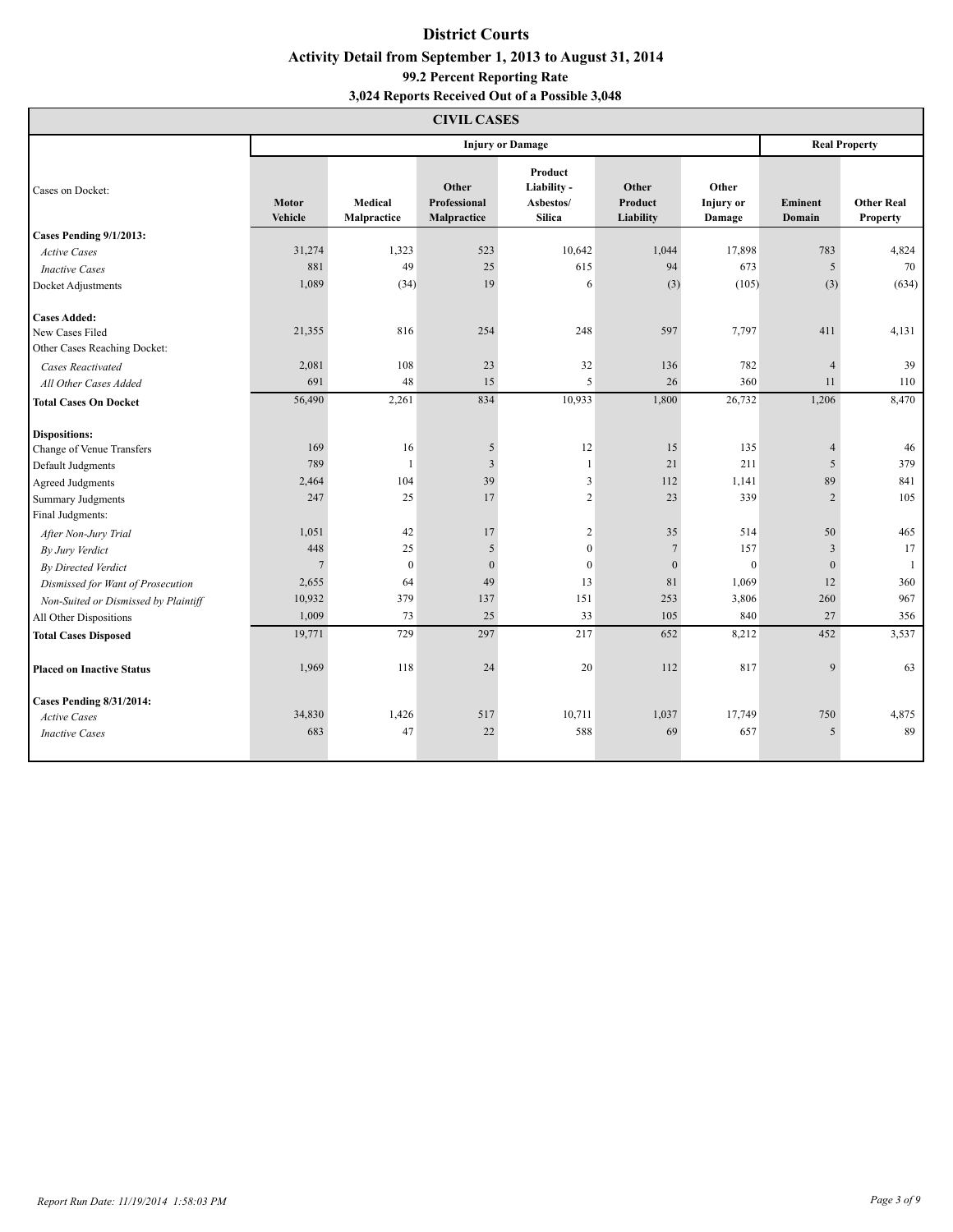|                                                                                 | <b>CIVIL CASES</b>  |                                         |                        |                         |                   |                                                                     |                                        |                                                                                                           |                              |  |  |  |  |
|---------------------------------------------------------------------------------|---------------------|-----------------------------------------|------------------------|-------------------------|-------------------|---------------------------------------------------------------------|----------------------------------------|-----------------------------------------------------------------------------------------------------------|------------------------------|--|--|--|--|
|                                                                                 |                     |                                         | Contract               |                         |                   |                                                                     |                                        |                                                                                                           |                              |  |  |  |  |
| Cases on Docket:                                                                |                     | Consumer/<br>Commercial/<br><b>Debt</b> |                        | Other<br>Contract       |                   | <b>Civil Cases</b><br><b>Relating to</b><br><b>Criminal Matters</b> | <b>All Other</b><br><b>Civil Cases</b> | <b>Tax</b>                                                                                                | <b>Total</b><br><b>Cases</b> |  |  |  |  |
| Cases Pending 9/1/2013:                                                         |                     |                                         |                        |                         |                   |                                                                     |                                        |                                                                                                           |                              |  |  |  |  |
| <b>Active Cases</b>                                                             |                     |                                         | 42,338                 | 15,897                  |                   | 36,094                                                              | 39,936                                 | 104,166                                                                                                   | 306,742                      |  |  |  |  |
| <b>Inactive Cases</b>                                                           |                     |                                         | 1,857                  | 889                     |                   | 477                                                                 | 1,357                                  | 1,489                                                                                                     | 8,481                        |  |  |  |  |
| Docket Adjustments                                                              |                     |                                         | (594)                  | 443                     |                   | (986)                                                               | (3,609)                                | (699)                                                                                                     | (5,110)                      |  |  |  |  |
| <b>Cases Added:</b><br>New Cases Filed                                          |                     |                                         | 29,859                 | 12,703                  |                   | 42,760                                                              | 28,196                                 | 59,843                                                                                                    | 208,970                      |  |  |  |  |
| Other Cases Reaching Docket:<br><b>Cases Reactivated</b>                        |                     |                                         | 1,534                  | 558                     |                   | 975                                                                 | 733                                    | 5,536                                                                                                     | 12,541                       |  |  |  |  |
| All Other Cases Added                                                           |                     |                                         | 1,171                  | 325                     |                   | 963                                                                 | 1,495                                  | 460                                                                                                       | 5,680                        |  |  |  |  |
| <b>Total Cases On Docket</b>                                                    |                     |                                         | 74,308                 | 29,926                  |                   | 79,806                                                              | 66,751                                 | 169,306                                                                                                   | 528,823                      |  |  |  |  |
|                                                                                 |                     |                                         |                        |                         |                   |                                                                     |                                        |                                                                                                           |                              |  |  |  |  |
| <b>Dispositions:</b><br>Change of Venue Transfers                               |                     |                                         | 207                    | 109                     |                   | 26                                                                  | 224                                    | 45                                                                                                        | 1,013                        |  |  |  |  |
| Default Judgments                                                               |                     |                                         | 6,207                  | 3,859                   |                   | 4,451                                                               | 2,231                                  | 12,021                                                                                                    | 30,179                       |  |  |  |  |
| <b>Agreed Judgments</b>                                                         |                     |                                         | 3,191                  | 1,317                   |                   | 5,769                                                               | 4,331                                  | 3,400                                                                                                     | 22,801                       |  |  |  |  |
| <b>Summary Judgments</b>                                                        |                     |                                         | 1,235                  | 415                     |                   | 422                                                                 | 1,008                                  | 147                                                                                                       | 3,987                        |  |  |  |  |
| Final Judgments:                                                                |                     |                                         |                        |                         |                   |                                                                     |                                        |                                                                                                           |                              |  |  |  |  |
| After Non-Jury Trial                                                            |                     |                                         | 1,588                  | 1,108                   |                   | 9,461                                                               | 3,289                                  | 13,118                                                                                                    | 30,740                       |  |  |  |  |
| By Jury Verdict                                                                 |                     |                                         | 116                    |                         | 45                | 72                                                                  | 119                                    | 21                                                                                                        | 1,035                        |  |  |  |  |
| By Directed Verdict                                                             |                     |                                         | 9                      |                         | 6                 | $\sqrt{5}$                                                          | 11                                     | $\overline{2}$                                                                                            | 41                           |  |  |  |  |
| Dismissed for Want of Prosecution                                               |                     | 4,065                                   |                        | 1,687                   |                   | 1,098                                                               | 3,150                                  | 4,124                                                                                                     | 18,427                       |  |  |  |  |
| Non-Suited or Dismissed by Plaintiff                                            |                     |                                         | 10,603                 | 3,929                   |                   | 2,920                                                               | 6,436                                  | 23,898                                                                                                    | 64,671                       |  |  |  |  |
| All Other Dispositions                                                          |                     |                                         | 2,464                  | 1,039                   |                   | 15,519                                                              | 4,827                                  | 912                                                                                                       | 27,229                       |  |  |  |  |
| <b>Total Cases Disposed</b>                                                     |                     |                                         | 29,685                 | 13,514                  |                   | 39,743                                                              | 25,626                                 | 57,688                                                                                                    | 200,123                      |  |  |  |  |
| <b>Placed on Inactive Status</b>                                                |                     |                                         | 1,546                  | 577                     |                   | 1,085                                                               | 960                                    | 5,095                                                                                                     | 12,395                       |  |  |  |  |
| <b>Cases Pending 8/31/2014:</b><br><b>Active Cases</b><br><b>Inactive Cases</b> |                     |                                         | 43,185<br>1,749        | 15,878<br>862           |                   | 39,095<br>468                                                       | 40,360<br>1,370                        | 106,384<br>1,167                                                                                          | 316,797<br>7,776             |  |  |  |  |
|                                                                                 |                     |                                         |                        |                         |                   |                                                                     | <b>Additional Court Activity:</b>      |                                                                                                           | <b>Total</b>                 |  |  |  |  |
| <b>Age of Cases Disposed:</b>                                                   | 3 Months<br>or Less | Over 3 to 6<br>Months                   | Over 6 to 12<br>Months | Over 12 to<br>18 Months | Over 18<br>Months | <b>Total</b><br><b>Cases</b>                                        |                                        | Cases in Which Jury Selected<br>Cases in Which Mistrial Declared<br>Injunction or Show Cause Order Issued | 1,270<br>77<br>3,698         |  |  |  |  |
| Number of Cases                                                                 | 51,092              | 31,013                                  | 43,998                 | 26,990                  | 47,030            | 200,123                                                             | Cases in Which Plaintiff / Petitioner  | 7,098                                                                                                     |                              |  |  |  |  |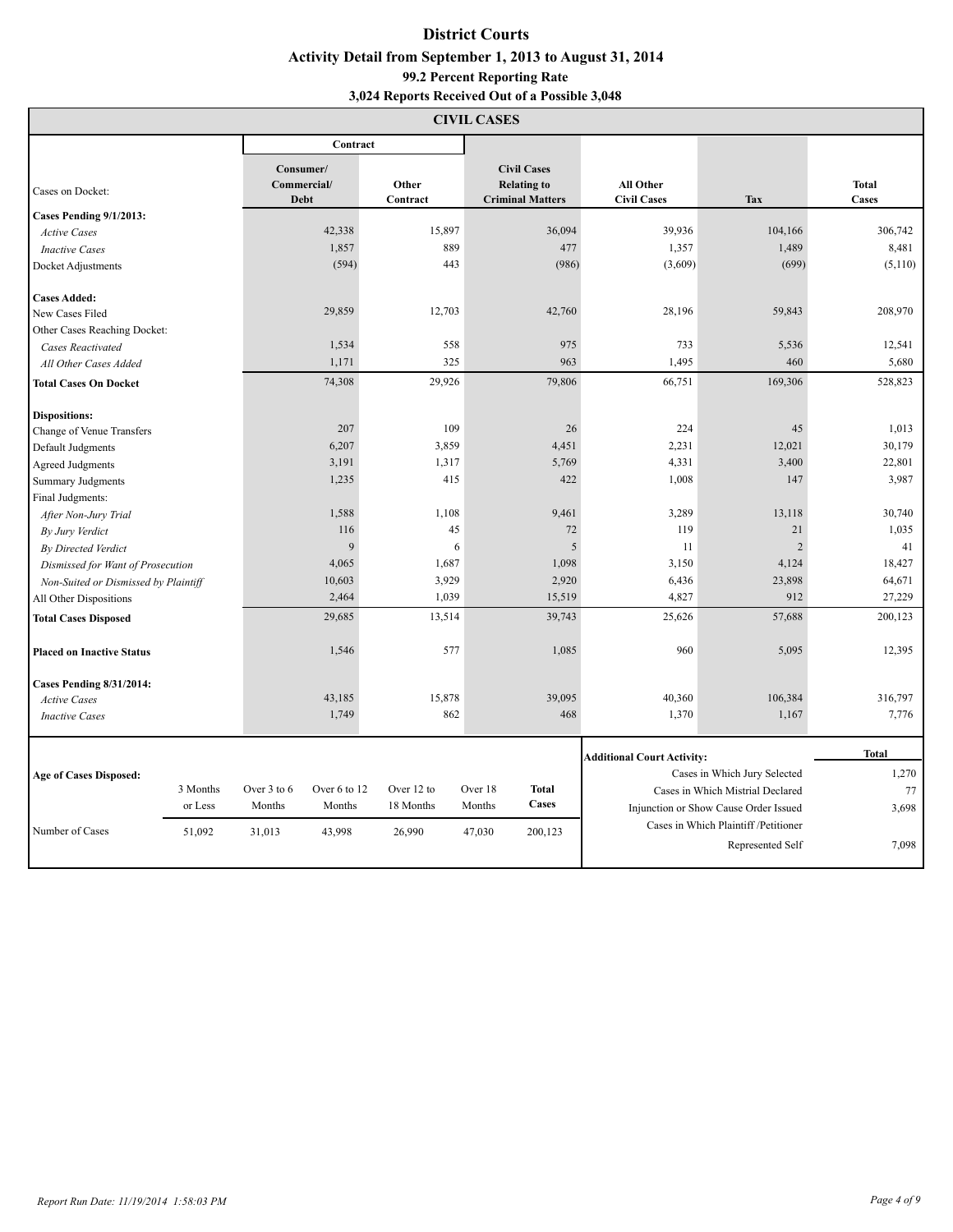| <b>FAMILY CASES</b>                                                       |                 |                        |                                     |                                               |                                                    |                 |                                                    |              |                         |              |  |  |
|---------------------------------------------------------------------------|-----------------|------------------------|-------------------------------------|-----------------------------------------------|----------------------------------------------------|-----------------|----------------------------------------------------|--------------|-------------------------|--------------|--|--|
|                                                                           | <b>Divorce</b>  |                        |                                     |                                               |                                                    |                 |                                                    |              | <b>Title IV-D</b>       |              |  |  |
| Cases on Docket:                                                          | <b>Children</b> | No.<br><b>Children</b> | Parent-Child -<br><b>No Divorce</b> | <b>Child</b><br>Protective<br><b>Services</b> | <b>Termination</b><br>of Parental<br><b>Rights</b> | <b>Adoption</b> | <b>Protective</b><br>Orders -<br><b>No Divorce</b> | Paternity    | <b>Support</b><br>Order | <b>UIFSA</b> |  |  |
| Cases Pending 9/1/2013:                                                   |                 |                        |                                     |                                               |                                                    |                 |                                                    |              |                         |              |  |  |
| <b>Active Cases</b>                                                       | 49,052          | 52,662                 | 30,386                              | 14,472                                        | 1,908                                              | 4,848           | 3,667                                              | 16,571       | 19,005                  | 2,555        |  |  |
| <b>Inactive Cases</b>                                                     | 568             | 384                    | 485                                 | 112                                           | 27                                                 | 26              | 20                                                 | 176          | 238                     | 28           |  |  |
| Docket Adjustments                                                        | (967)           | (1, 897)               | (3,146)                             | (88)                                          | (103)                                              | (223)           | 420                                                | 793          | 312                     | 206          |  |  |
| <b>Cases Added:</b>                                                       |                 |                        |                                     |                                               |                                                    |                 |                                                    |              |                         |              |  |  |
| New Cases Filed                                                           | 51,807          | 59,602                 | 22,269                              | 9,759                                         | 2,015                                              | 7,532           | 7,129                                              | 27,399       | 35,630                  | 1,990        |  |  |
| Other Cases Reaching Docket:                                              |                 |                        |                                     |                                               |                                                    |                 |                                                    |              |                         |              |  |  |
| <b>Cases Reactivated</b>                                                  | 2,192           | 1,116                  | 530                                 | 422                                           | 30                                                 | 40              | 17                                                 | 251          | 233                     | 33           |  |  |
| All Other Cases Added                                                     | 2,052           | 1,078                  | 1,245                               | 400                                           | 76                                                 | 125             | 272                                                | 357          | 1,334                   | 50           |  |  |
| <b>Total Cases on Docket:</b>                                             | 104,136         | 112,561                | 51,284                              | 24,965                                        | 3,926                                              | 12,322          | 11,505                                             | 45,371       | 56,514                  | 4,834        |  |  |
| <b>Dispositions:</b>                                                      |                 |                        |                                     |                                               |                                                    |                 |                                                    |              |                         |              |  |  |
| Change of Venue Transfers                                                 | 153             | 124                    | 158                                 | 132                                           | 11                                                 | 96              | 16                                                 | 50           | 112                     | 10           |  |  |
| Default Judgments                                                         | 3,107           | 4,928                  | 2,166                               | 227                                           | 98                                                 | 66              | 473                                                | 3,083        | 2,183                   | 204          |  |  |
| Agreed Judgments                                                          | 18,012          | 19,644                 | 7,208                               | 561                                           | 164                                                | 938             | 557                                                | 6,627        | 14,319                  | 533          |  |  |
| Summary Judgments                                                         | 5               | 8                      | $\,$ 8 $\,$                         | $\overline{4}$                                | $\overline{0}$                                     | 1               | 1                                                  | 6            | 8                       | $\mathbf{1}$ |  |  |
| Final Judgments:                                                          | 17,803          | 22,210                 | 3,499                               | 3,479                                         | 1,247                                              | 4,192           | 1,528                                              | 4,457        | 7,132                   | 541          |  |  |
| After Non-Jury Trial                                                      | 60              | 72                     | 19                                  | 41                                            | $\overline{3}$                                     | 11              | $\Omega$                                           | 19           | 22                      | $\mathbf{1}$ |  |  |
| By Jury Verdict                                                           | $\overline{7}$  | 6                      | $\overline{3}$                      | $\overline{7}$                                | $\Omega$                                           | $\overline{2}$  |                                                    | $\mathbf{0}$ | $\overline{1}$          | $\mathbf{0}$ |  |  |
| By Directed Verdict                                                       | 7,721           | 6,577                  | 3,117                               | 247                                           | 208                                                | 380             | 1,186                                              | 2,699        | 1,758                   | 240          |  |  |
| Dismissed for Want of Prosecution<br>Non-Suited or Dismissed by Plaintiff | 3,260           | 2,448                  | 4,024                               | 2,611                                         | 90                                                 | 128             | 1,421                                              | 5,608        | 5,408                   | 535          |  |  |
| All Other Dispositions                                                    | 3,022           | 3,000                  | 1,278                               | 1,471                                         | 131                                                | 1,283           | 2,065                                              | 3,173        | 4,709                   | 271          |  |  |
| <b>Total Cases Disposed</b>                                               | 53,150          | 59,017                 | 21,480                              | 8,780                                         | 1,952                                              | 7,097           | 7,248                                              | 25,722       | 35,652                  | 2,336        |  |  |
| <b>Cases Placed on Inactive Status</b>                                    | 2,144           | 1,184                  | 542                                 | 454                                           | 28                                                 | 47              | 33                                                 | 279          | 280                     | 32           |  |  |
| <b>Cases Pending 8/31/2014:</b>                                           |                 |                        |                                     |                                               |                                                    |                 |                                                    |              |                         |              |  |  |
| <b>Active Cases</b>                                                       | 48,807          | 52,459                 | 29,435                              | 15,752                                        | 1,947                                              | 5,185           | 4,226                                              | 19,416       | 20,666                  | 2,463        |  |  |
| <b>Inactive Cases</b>                                                     | 527             | 346                    | 321                                 | 122                                           | 23                                                 | 26              | 31                                                 | 158          | 201                     | 30           |  |  |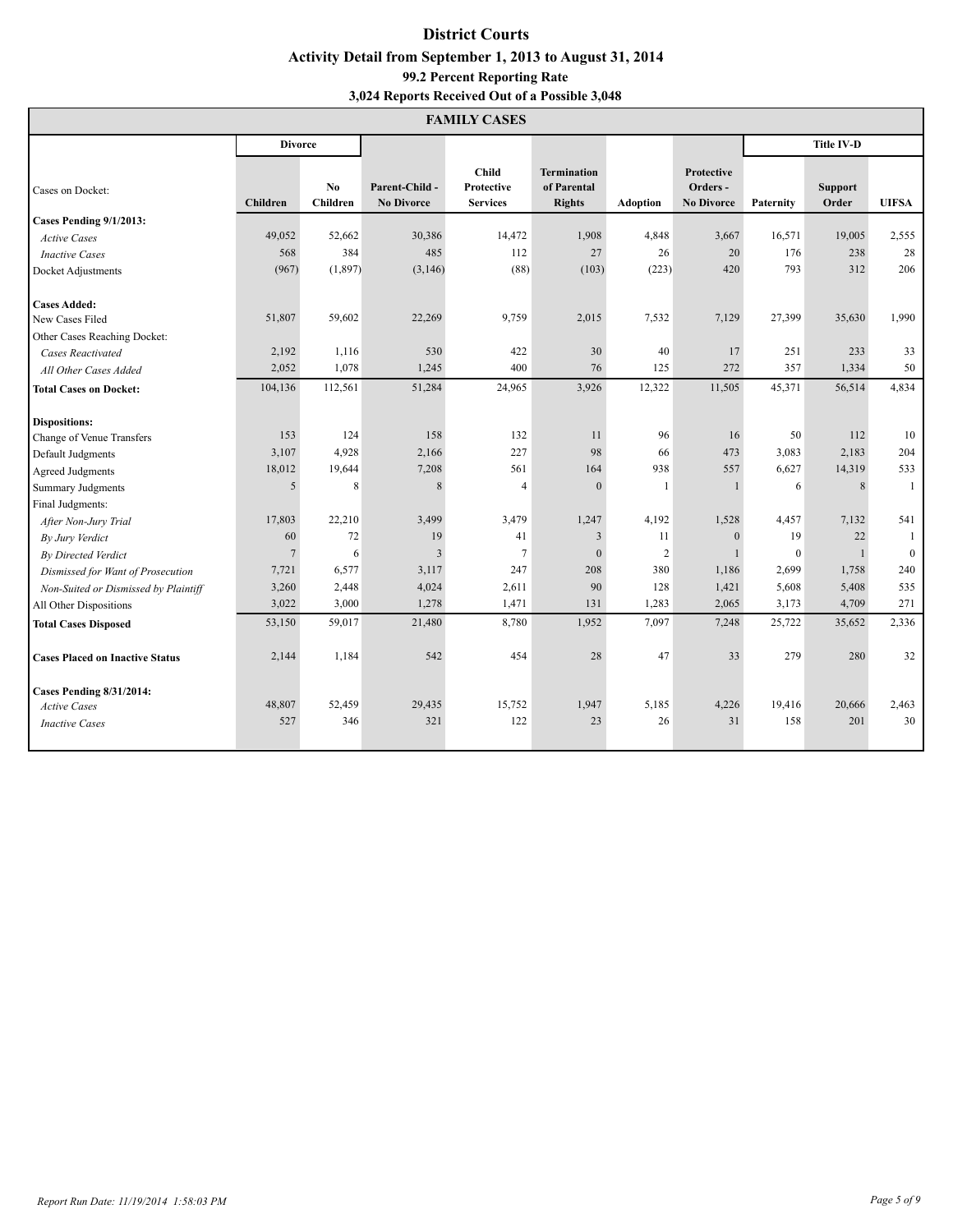| FAMILY CASES                           |          |                                                       |                |                                  |                |                               |                                   |                                       |                    |  |  |  |  |
|----------------------------------------|----------|-------------------------------------------------------|----------------|----------------------------------|----------------|-------------------------------|-----------------------------------|---------------------------------------|--------------------|--|--|--|--|
|                                        |          |                                                       |                |                                  |                | <b>Post-Judgment Actions</b>  |                                   |                                       |                    |  |  |  |  |
| Cases on Docket:                       |          | <b>All Other</b><br><b>Family Law</b><br><b>Cases</b> |                | <b>Modification -</b><br>Custody |                | <b>Modification-</b><br>Other | Enforcement                       | <b>Title IV-D</b>                     | <b>Total Cases</b> |  |  |  |  |
| Cases Pending 9/1/2013:                |          |                                                       |                |                                  |                |                               |                                   |                                       |                    |  |  |  |  |
| <b>Active Cases</b>                    |          |                                                       | 26,089         |                                  | 11,041         | 21,596                        | 12,943                            | 36,328                                | 303,123            |  |  |  |  |
| <b>Inactive Cases</b>                  |          |                                                       | 259            |                                  | 85             | 369                           | 346                               | 2,221                                 | 5,344              |  |  |  |  |
| Docket Adjustments                     |          |                                                       | (644)          |                                  | 197            | 849                           | 86                                | 2,218                                 | (1,987)            |  |  |  |  |
| <b>Cases Added:</b>                    |          |                                                       |                |                                  |                |                               |                                   |                                       |                    |  |  |  |  |
| New Cases Filed                        |          |                                                       | 16,808         |                                  | 7,041          | 14,885                        | 7,808                             | 44,361                                | 316,035            |  |  |  |  |
| Other Cases Reaching Docket:           |          |                                                       |                |                                  |                |                               |                                   |                                       |                    |  |  |  |  |
| <b>Cases Reactivated</b>               |          |                                                       | 467            |                                  | 103            | 776                           | 278                               | 2,423                                 | 8,911              |  |  |  |  |
| All Other Cases Added                  |          |                                                       | 1,724          |                                  | 2,160          | 2,396                         | 1,394                             | 6,599                                 | 21,262             |  |  |  |  |
| <b>Total Cases on Docket:</b>          |          |                                                       | 44,444         |                                  | 20,542         | 40,502                        | 22,509                            | 91,929                                | 647,344            |  |  |  |  |
| <b>Dispositions:</b>                   |          |                                                       |                |                                  |                |                               |                                   |                                       |                    |  |  |  |  |
| Change of Venue Transfers              |          |                                                       | 162            |                                  | 465            | 677                           | 168                               | 1,117                                 | 3,451              |  |  |  |  |
| Default Judgments                      |          |                                                       | 405            |                                  | 399            | 704                           | 196                               | 2,102                                 | 20,341             |  |  |  |  |
| <b>Agreed Judgments</b>                |          |                                                       | 3,241          |                                  | 1,918          | 5,197                         | 2,345                             | 19,159                                | 100,423            |  |  |  |  |
| Summary Judgments                      |          |                                                       | 36             |                                  | $\overline{2}$ | 10                            | $\sqrt{2}$                        | 36                                    | 128                |  |  |  |  |
| Final Judgments:                       |          |                                                       |                |                                  |                |                               |                                   |                                       |                    |  |  |  |  |
| After Non-Jury Trial                   |          |                                                       | 5,869          |                                  | 1,934          | 2,737                         | 1,719                             | 10,784                                | 89,131             |  |  |  |  |
| By Jury Verdict                        |          |                                                       | $\,$ 8 $\,$    |                                  | 26             | 9                             | 6                                 | 39                                    | 336                |  |  |  |  |
| By Directed Verdict                    |          |                                                       | $\overline{4}$ |                                  | $\mathbf{1}$   | 5                             | $\overline{3}$                    | $\overline{7}$                        | 47                 |  |  |  |  |
| Dismissed for Want of Prosecution      |          |                                                       | 2,410          |                                  | 996            | 2,293                         | 1,645                             | 2,418                                 | 33,895             |  |  |  |  |
| Non-Suited or Dismissed by Plaintiff   |          |                                                       | 1,412          |                                  | 471            | 1,078                         | 1,026                             | 5,238                                 | 34,758             |  |  |  |  |
| All Other Dispositions                 |          |                                                       | 6,638          |                                  | 849            | 2,733                         | 1,375                             | 6,393                                 | 38,391             |  |  |  |  |
| <b>Total Cases Disposed</b>            |          |                                                       | 20,185         |                                  | 7,061          | 15,443                        | 8,485                             | 47,293                                | 320,901            |  |  |  |  |
| <b>Cases Placed on Inactive Status</b> |          |                                                       | 450            |                                  | 113            | 762                           | 291                               | 2,795                                 | 9,434              |  |  |  |  |
| <b>Cases Pending 8/31/2014:</b>        |          |                                                       |                |                                  |                |                               |                                   |                                       |                    |  |  |  |  |
| <b>Active Cases</b>                    |          |                                                       | 23,813         |                                  | 13,370         | 24,326                        | 13,786                            | 41,972                                | 317,623            |  |  |  |  |
| <b>Inactive Cases</b>                  |          |                                                       | 223            |                                  | 93             | 325                           | 306                               | 2,459                                 | 5,191              |  |  |  |  |
| <b>Age of Cases Disposed:</b>          |          |                                                       |                |                                  |                |                               | <b>Additional Court Activity:</b> |                                       |                    |  |  |  |  |
|                                        | 3 Months | Over 3 to 6                                           | Over 6 to 12   | Over 12 to                       |                | Over 18<br><b>Total</b>       |                                   |                                       | <b>Total</b>       |  |  |  |  |
|                                        | or Less  | Months                                                | Months         | 18 Months                        |                | Months<br>Cases               |                                   | Cases in Which Jury Selected          | 196                |  |  |  |  |
| Number of Cases                        | 120,496  | 71,933                                                | 70,828         | 26,048                           |                | 31,596<br>320,901             |                                   | Cases in Which Mistrial Declared      | 6                  |  |  |  |  |
|                                        |          |                                                       |                |                                  |                |                               |                                   | Injunction or Show Cause Order Issued | 36,650             |  |  |  |  |
|                                        |          |                                                       |                |                                  |                |                               |                                   | Protective Orders Signed              | 5,894              |  |  |  |  |
|                                        |          |                                                       |                |                                  |                |                               |                                   | Cases Set for Review                  | 17,584             |  |  |  |  |
|                                        |          |                                                       |                |                                  |                |                               |                                   | Cases in Which Plaintiff/Petitioner   |                    |  |  |  |  |
|                                        |          |                                                       |                |                                  |                |                               |                                   | Represented Self                      | 65,564             |  |  |  |  |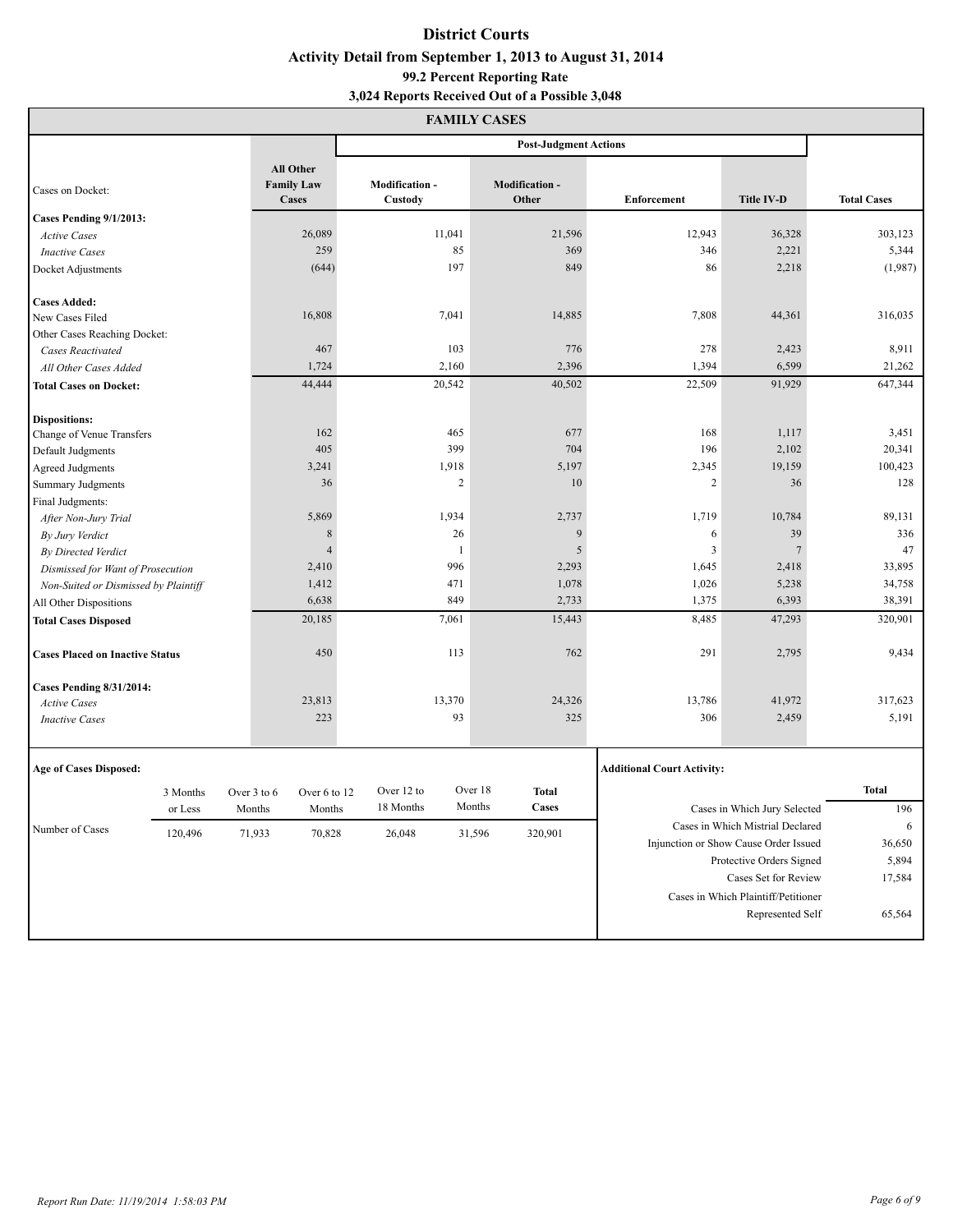# **JUVENILE CASES**

|                                                                             |                  |                   |                  | JU V ETILLE UADED  |                                                         |                  | <b>Delinquent Conduct</b>                                                  |                                         |                 |                  |                         |
|-----------------------------------------------------------------------------|------------------|-------------------|------------------|--------------------|---------------------------------------------------------|------------------|----------------------------------------------------------------------------|-----------------------------------------|-----------------|------------------|-------------------------|
| Cases on Docket:                                                            | <b>CINS</b>      | Capital<br>Murder | Murder           | Other<br>Homicides | Agg.<br><b>Assault or</b><br><b>Attempted</b><br>Murder | <b>Assault</b>   | <b>Indecency</b><br>with or<br><b>Sexual</b><br>Assault of<br><b>Child</b> | Agg.<br><b>Robbery</b><br>or<br>Robbery | <b>Burglary</b> | Theft            | Auto<br>Theft           |
| Cases Pending 9/1/2013:                                                     |                  |                   |                  |                    |                                                         |                  |                                                                            |                                         |                 |                  |                         |
| <b>Active Cases</b>                                                         | 375              | 16                | 13               | $\mathbf{1}$       | 636                                                     | 1,242            | 611                                                                        | 370                                     | 888             | 767              | 213                     |
| <b>Inactive Cases</b>                                                       | 33               | 6                 | $\overline{c}$   | $\mathbf{1}$       | 98                                                      | 236              | 81                                                                         | 69                                      | 152             | 206              | $22\,$                  |
| Docket Adjustments                                                          | (12)             | (4)               | (1)              | $\boldsymbol{0}$   | (17)                                                    | 52               | (31)                                                                       | (5)                                     | (7)             | (6)              | $\,$ 8 $\,$             |
| <b>Cases Added:</b>                                                         |                  |                   |                  |                    |                                                         |                  |                                                                            |                                         |                 |                  |                         |
| New Petitions Filed                                                         | 223              | 16                | 15               | 3                  | 1,176                                                   | 2,835            | 704                                                                        | 616                                     | 1,224           | 1,666            | 405                     |
| Petitions for Transfer to Adult Crim. Court<br>Other Cases Reaching Docket: | ---              | 5                 | 5                | $\boldsymbol{0}$   | 10                                                      | $\boldsymbol{0}$ | 31                                                                         | 18                                      | $\overline{7}$  | $\overline{1}$   | $\boldsymbol{0}$        |
| Motions to Modify/Enforce/Proceed Filed                                     | 22               | 3                 | $\mathbf{0}$     | $\boldsymbol{0}$   | 412                                                     | 848              | 157                                                                        | 211                                     | 417             | 681              | 147                     |
| <b>Cases Reactivated</b>                                                    | $\overline{7}$   | $\tau$            | $\overline{c}$   | $\boldsymbol{0}$   | 151                                                     | 394              | 101                                                                        | 147                                     | 176             | 315              | 53                      |
| All Other Cases Added                                                       | 53               | $\boldsymbol{0}$  | $\mathbf{0}$     | $\boldsymbol{0}$   | 11                                                      | 16               | 14                                                                         | 6                                       | 20              | $\,8\,$          | 6                       |
| <b>Total Cases on Docket</b>                                                | 668              | 43                | 34               | $\overline{4}$     | 2,379                                                   | 5,387            | 1,587                                                                      | 1,363                                   | 2,725           | 3,432            | 832                     |
| <b>Adjudications:</b><br>Findings of Delinquent Conduct or CINS:            |                  |                   |                  |                    |                                                         |                  |                                                                            |                                         |                 |                  |                         |
| Plea of True                                                                | 59               | $\tau$            | 5                | $\boldsymbol{0}$   | 562                                                     | 1,054            | 300                                                                        | 386                                     | 711             | 847              | 223                     |
| By the Court                                                                | 10               | $\boldsymbol{0}$  | $\mathbf{0}$     | $\boldsymbol{0}$   | 46                                                      | 173              | 42                                                                         | 41                                      | 76              | 109              | 24                      |
| By the Jury                                                                 | $\mathbf{0}$     | $\boldsymbol{0}$  | $\mathbf{0}$     | $\boldsymbol{0}$   | $\overline{4}$                                          | $\sqrt{2}$       | 6                                                                          | 3                                       | 1               | $\bf{0}$         | $\boldsymbol{0}$        |
| Total Findings of DC/CINS                                                   | 69               | 7 <sup>1</sup>    | 5                | $\boldsymbol{0}$   | 612                                                     | 1,229            | 348                                                                        | 430                                     | 788             | 956              | 247                     |
| Deferred Prosecution                                                        | 129              | $\boldsymbol{0}$  | $\boldsymbol{0}$ | $\boldsymbol{0}$   | 187                                                     | 754              | 48                                                                         | 22                                      | 123             | 326              | 26                      |
| Transferred to Adult Criminal Court                                         | ---              | 12                | $\overline{2}$   | $\boldsymbol{0}$   | 8                                                       | 1                | 24                                                                         | 43                                      | 6               | $\bf{0}$         | $\boldsymbol{0}$        |
| Findings of No DC or No CINS:                                               |                  |                   |                  |                    |                                                         |                  |                                                                            |                                         |                 |                  |                         |
| By the Court                                                                | 6                | $\boldsymbol{0}$  | $\mathbf{0}$     | $\boldsymbol{0}$   | 40                                                      | 32               | 18                                                                         | 8                                       | 54              | 9                | 13                      |
| By the Jury                                                                 | $\mathbf{0}$     | $\boldsymbol{0}$  | $\mathbf{0}$     | $\boldsymbol{0}$   |                                                         | $\mathfrak{Z}$   | $\mathfrak{Z}$                                                             | 1                                       | $\mathbf{1}$    | $\boldsymbol{0}$ | $\boldsymbol{0}$        |
| Total Findings of No DC/No CINS                                             | 6                | $\boldsymbol{0}$  | $\mathbf{0}$     | $\boldsymbol{0}$   | 41                                                      | 35               | 21                                                                         | 9                                       | 55              | 9                | 13                      |
| Dismissals                                                                  | 48               | $\mathbf{1}$      | $\boldsymbol{0}$ | $\boldsymbol{0}$   | 189                                                     | 447              | 114                                                                        | 39                                      | 211             | 255              | 52                      |
| Motions to Modify Disposition:                                              |                  |                   |                  |                    |                                                         |                  |                                                                            |                                         |                 |                  |                         |
| Denied                                                                      | 6                | $\boldsymbol{0}$  | $\mathbf{0}$     | $\boldsymbol{0}$   | 27                                                      | 53               | 9                                                                          | 24                                      | 28              | 42               | 9                       |
| Granted                                                                     | 13               | $\overline{c}$    | $\overline{0}$   | $\boldsymbol{0}$   | 232                                                     | 344              | 99                                                                         | 130                                     | 312             | 277              | 104                     |
| All Other Adjudications/Findings                                            | 33               | 4                 |                  | $\mathbf{0}$       | 167                                                     | 627              | 79                                                                         | 69                                      | 74              | 388              | 64                      |
| <b>Total Cases Adjudicated</b>                                              | 304              | 26                | 9                | $\bf{0}$           | 1,463                                                   | 3,490            | 742                                                                        | 766                                     | 1,597           | 2,253            | 515                     |
| <b>Placed on Inactive Status</b>                                            | 13               | 3                 | $\mathfrak{Z}$   | $\boldsymbol{0}$   | 142                                                     | 312              | 97                                                                         | 147                                     | 179             | 219              | 36                      |
| <b>Cases Pending 8/31/2014:</b>                                             |                  |                   |                  |                    |                                                         |                  |                                                                            |                                         |                 |                  |                         |
| <b>Active Cases</b>                                                         | 367              | 15                | 20               | 4                  | 726                                                     | 1,425            | 708                                                                        | 414                                     | 923             | 794              | 234                     |
| <b>Inactive Cases</b>                                                       | 20               | $\mathbf{1}$      | 3                | $\mathbf{1}$       | 98                                                      | 240              | 72                                                                         | 96                                      | 146             | 209              | 32                      |
| <b>Dispositions:</b><br><b>Cases with Findings of DC/CINS</b>               |                  |                   |                  |                    |                                                         |                  |                                                                            |                                         |                 |                  |                         |
| Probation Granted                                                           |                  |                   |                  |                    |                                                         |                  |                                                                            |                                         |                 |                  |                         |
| Determinate Sentence Probation                                              |                  | $\boldsymbol{0}$  | 1                | $\boldsymbol{0}$   | 202                                                     | 462              | 102                                                                        | 177                                     | 102             | 436              | 84                      |
| All Other Probation                                                         | 56               | $\mathbf{1}$      | $\boldsymbol{0}$ | $\boldsymbol{0}$   | 371                                                     | 712              | 197                                                                        | 176                                     | 646             | 446              | 130                     |
| Committed to Texas Juvenile Justice Dept.                                   |                  |                   |                  |                    |                                                         |                  |                                                                            |                                         |                 |                  |                         |
| Determinate Sentence                                                        | ---              | $\tau$            | 2                | $\boldsymbol{0}$   | $\overline{7}$                                          | 3                | 14                                                                         | 29                                      | 13              | -1               | $\theta$                |
| <b>Indeterminate Sentence</b>                                               | ---              | $\boldsymbol{0}$  | $\mathbf{1}$     | $\boldsymbol{0}$   | 23                                                      | 9                | 17                                                                         | 15                                      | 24              | 9                | 6                       |
| Final Judgment Without Any Disposition                                      | $\boldsymbol{0}$ | $\boldsymbol{0}$  | $\mathbf{1}$     | $\boldsymbol{0}$   | 33                                                      | 69               | 9                                                                          | 40                                      | 27              | 55               | 26                      |
| <b>Cases with Granted Motion to Modify Disp.</b>                            | ---              | $\boldsymbol{0}$  | $\boldsymbol{0}$ | $\boldsymbol{0}$   | 15                                                      | 4                | 17                                                                         | 9                                       | 30              | 11               | $\overline{\mathbf{3}}$ |
| Probation Revoked, Child sent to TJJD<br>All Other Dispositions             | 21               | $\overline{c}$    | $\boldsymbol{0}$ | $\boldsymbol{0}$   | 178                                                     | 313              | 71                                                                         | 107                                     | 224             | 255              | 81                      |
|                                                                             |                  |                   |                  |                    |                                                         |                  |                                                                            |                                         |                 |                  |                         |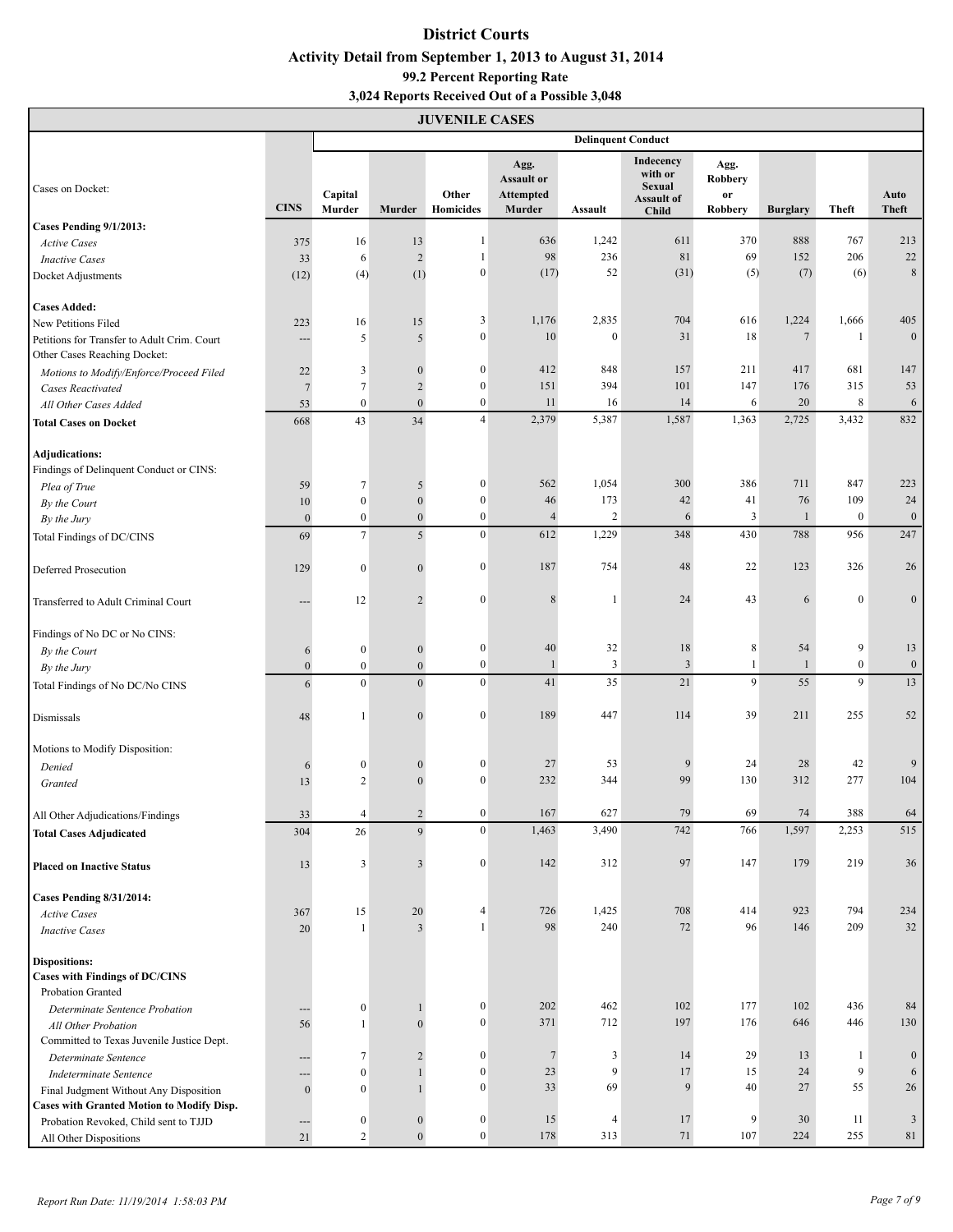|                                                            |                                   |                                             | <b>JUVENILE CASES</b>       |                             |                                     |                              |                                                 |                   |
|------------------------------------------------------------|-----------------------------------|---------------------------------------------|-----------------------------|-----------------------------|-------------------------------------|------------------------------|-------------------------------------------------|-------------------|
|                                                            |                                   |                                             | <b>Delinquent Conduct</b>   |                             |                                     |                              | <b>Total Delinquent</b><br><b>Conduct Cases</b> |                   |
| Cases on Docket:                                           | Felony<br>Drug<br><b>Offenses</b> | Misde-<br>meanor<br>Drug<br><b>Offenses</b> | <b>DWI</b>                  | <b>Contempt of</b><br>Court | <b>All Other</b><br><b>Offenses</b> | <b>Total</b><br><b>Cases</b> | <b>Felonies</b>                                 | Misde-<br>meanors |
| Cases Pending 9/1/2013:                                    |                                   |                                             |                             |                             |                                     |                              |                                                 |                   |
| <b>Active Cases</b>                                        | 430                               | 727                                         | 27                          | 218                         | 11,921                              | 18,455                       | 4,139                                           | 4,145             |
| <b>Inactive Cases</b>                                      | 47                                | 138                                         | $\boldsymbol{0}$            | 38                          | 398                                 | 1,527                        | 628                                             | 862               |
| Docket Adjustments                                         | 5                                 | 17                                          | 3                           | (2)                         | (42)                                | (42)                         | 13,442                                          | 19,441            |
| <b>Cases Added:</b>                                        |                                   |                                             |                             |                             |                                     |                              |                                                 |                   |
| New Petitions Filed                                        | 574                               | 1,982                                       | 28                          | 91                          | 5,968                               | 17,526                       | 6,441                                           | 9,691             |
| Petitions for Transfer to Adult Crim. Court                | $\boldsymbol{0}$                  | $\boldsymbol{0}$                            | $\mathbf{0}$                | $\mathbf{1}$                | $\,$ 8 $\,$                         | 86                           | 73                                              | 5                 |
| Other Cases Reaching Docket:                               |                                   |                                             |                             |                             |                                     |                              |                                                 |                   |
| Motions to Modify/Enforce/Proceed Filed                    | 188                               | 666                                         | $\ensuremath{\mathfrak{Z}}$ | 58                          | 3,077                               | 6,890                        | 2,634                                           | 3,931             |
| <b>Cases Reactivated</b>                                   | 69                                | 314                                         | $\sqrt{2}$                  | 19                          | 704                                 | 2,461                        | 973                                             | 1,484             |
| All Other Cases Added                                      | 5                                 | 14                                          | $\boldsymbol{0}$            | 1                           | 47                                  | 201                          | 73                                              | 51                |
| <b>Total Cases on Docket</b>                               | 1,271                             | 3,720                                       | 63                          | 386                         | 21,683                              | 45,577                       | 27,775                                          | 38,748            |
| Adjudications:<br>Findings of Delinquent Conduct or CINS:  |                                   |                                             |                             |                             |                                     |                              |                                                 |                   |
| Plea of True                                               | 237                               | 863                                         | 16                          | 82                          | 2,802                               | 8,154                        | 3,339                                           | 4,350             |
| By the Court                                               | 31                                | 155                                         | $\mathbf{1}$                | $\overline{4}$              | 433                                 | 1,145                        | 370                                             | 629               |
| By the Jury                                                | $\boldsymbol{0}$                  | $\mathbf{1}$                                | $\boldsymbol{0}$            | $\boldsymbol{0}$            | $\overline{4}$                      | 21                           | 11                                              | 9                 |
| Total Findings of DC/CINS                                  | 268                               | 1,019                                       | 17                          | 86                          | 3,239                               | 9,320                        | 3,720                                           | 4,988             |
| <b>Deferred Prosecution</b>                                | 160                               | 471                                         | $\mathfrak{S}$              | $\overline{c}$              | 982                                 | 3,235                        | 953                                             | 2,142             |
| Transferred to Adult Criminal Court                        | $\mathfrak{Z}$                    | $\boldsymbol{0}$                            | $\boldsymbol{0}$            | $\boldsymbol{0}$            | 86                                  | 185                          | 94                                              | 9                 |
| Findings of No DC or No CINS:<br>By the Court              | 29                                | $\mathbf{1}$                                | $\boldsymbol{0}$            | $\boldsymbol{0}$            | 70                                  | 280                          | 188                                             | 79                |
| By the Jury                                                | $\overline{c}$                    | $\boldsymbol{0}$                            | $\boldsymbol{0}$            | $\boldsymbol{0}$            | $\overline{4}$                      | 15                           | $\overline{7}$                                  | 4                 |
| Total Findings of No DC/No CINS                            | 31                                | $\mathbf{1}$                                | $\mathbf{0}$                | $\bf{0}$                    | 74                                  | 295                          | 195                                             | 83                |
| Dismissals                                                 | 75                                | 292                                         | $\mathfrak{Z}$              | 28                          | 1,077                               | 2,831                        | 846                                             | 1,772             |
| Motions to Modify Disposition:                             |                                   |                                             |                             |                             |                                     |                              |                                                 |                   |
| Denied                                                     | 15                                | 51                                          | $\boldsymbol{0}$            | $\mathbf{1}$                | 290                                 | 555                          | 211                                             | 339               |
| Granted                                                    | 93                                | 262                                         | $\mathfrak{Z}$              | 11                          | 1,760                               | 3,642                        | 1,609                                           | 1,787             |
| All Other Adjudications/Findings                           | 91                                | 440                                         | $\overline{\mathbf{3}}$     | 18                          | 1,298                               | 3,357                        | 943                                             | 2,156             |
| <b>Total Cases Adjudicated</b>                             | 736                               | 2,536                                       | 31                          | 146                         | 8,806                               | 23,420                       | 8,571                                           | 13,276            |
| <b>Placed on Inactive Status</b>                           | 51                                | 256                                         | 5                           | $20\,$                      | 514                                 | 1,997                        | 853                                             | 1,133             |
| Cases Pending 8/31/2014:                                   |                                   |                                             |                             |                             |                                     |                              |                                                 |                   |
| <b>Active Cases</b><br><b>Inactive Cases</b>               | 418<br>47                         | 781<br>172                                  | 24<br>$\overline{4}$        | 222<br>37                   | 12,040<br>399                       | 19,115<br>1,577              | 17,923<br>679                                   | 23,707<br>872     |
| <b>Dispositions:</b>                                       |                                   |                                             |                             |                             |                                     |                              |                                                 |                   |
| <b>Cases with Findings of DC/CINS</b><br>Probation Granted |                                   |                                             |                             |                             |                                     |                              |                                                 |                   |
| Determinate Sentence Probation<br>All Other Probation      | 98<br>152                         | 484<br>484                                  | $\overline{4}$<br>11        | $\mathbf{0}$<br>102         | 1,404<br>1,525                      | 3,556<br>5,009               | 1,332<br>2,087                                  | 2,120<br>2,507    |
| Committed to Texas Juvenile Justice Dept.                  |                                   |                                             |                             |                             |                                     |                              |                                                 |                   |
| Determinate Sentence                                       | $\overline{4}$                    | 6                                           | $\boldsymbol{0}$            | $\boldsymbol{0}$            | 22                                  | 108                          | 81                                              | 8                 |
| Indeterminate Sentence                                     | 6                                 | $\overline{4}$                              | $\boldsymbol{0}$            | $\mathbf{1}$                | 73                                  | 188                          | 134                                             | 23                |
| Final Judgment Without Any Disposition                     | 13                                | 49                                          | $\overline{2}$              | $\mathbf{1}$                | 157                                 | 482                          | 195                                             | 267               |
| <b>Cases with Granted Motion to Modify Disp.</b>           |                                   |                                             |                             |                             |                                     |                              |                                                 |                   |
| Probation Revoked, Child sent to TJJD                      | $\sqrt{5}$                        | $\boldsymbol{0}$                            | $\mathbf{1}$                | $\boldsymbol{0}$            | 73                                  | 168                          | 135                                             | 24                |
| All Other Dispositions                                     | 75                                | 268                                         | $\sqrt{2}$                  | 17                          | 1,364                               | 2,978                        | 1,238                                           | 1,570             |